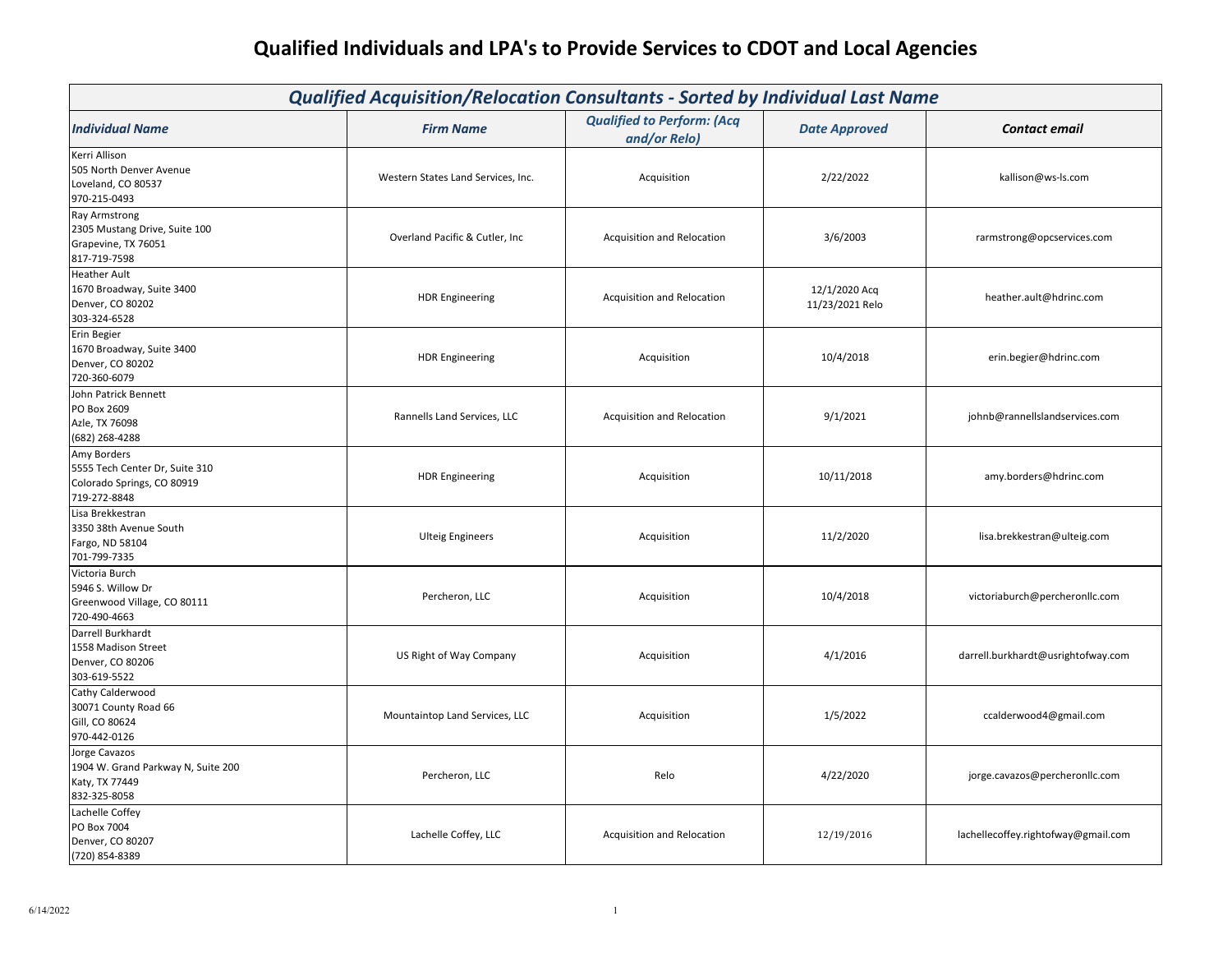| Leslie J. DeLuca<br>3401 Quebec St, Suite 8100<br>Denver, CO 80207<br>303-802-5311                        | HC Peck & Associates                   | Acquisition                | 9/21/2018 | ldeluca@hcpeck.com              |
|-----------------------------------------------------------------------------------------------------------|----------------------------------------|----------------------------|-----------|---------------------------------|
| <b>Kate Dennis</b><br>1670 Broadway, Suite 3400<br>Denver, CO 80202<br>303-204-5283                       | <b>HDR Engineering</b>                 | Acquisition                | 11/2/2020 | Kate.Dennis@hdrinc.com          |
| Jonathan L. Doty<br>505 North Denver Avenue<br>Loveland, CO 80537<br>970-667-7602                         | Western States Land Services, Inc.     | Acquisition and Relocation | 1/6/2015  | jdoty@ws-ls.com                 |
| Kalan Falbo<br>6551 S. Revere Parkway, Suite 210<br>Centennial, CO 80111<br>877.494.8067                  | Transportation Resource Services, Inc. | Acquisition                | 1/11/2019 | kalan.falbo@trscorp.us          |
| Jason Fanelli<br>3017 West 7th Street, Suite 300<br>Fort Worth, TX 76107<br>817-288-1939                  | <b>LJA</b> Engineering                 | Acquisition                | 4/2/2020  | jfanelli@LJA.com                |
| <b>Travis Fischer</b><br>PO Box 3714<br>Durango, CO 81301<br>970-769-6445                                 | Land Right, LLC                        | Acquisition and Relocation | 8/17/2017 | travis@landright.net            |
| DeAnn H. Franklin<br>1426 W Beacon Hill Cir<br>Taylorsville, UT 84123<br>702-234-1062 385-229-4685 (cell) | Atkins                                 | Acquisition and Relocation | 3/4/2015  | deann.franklin@atkinsglobal.com |
| Juan Garza<br>15219 Montezuma Quail Dr<br>Cypress, TX 77433<br>713-299-7194                               | Percheron, LLC                         | Acquisition                | 4/2/2020  | Juan.Garza@percheronllc.com     |
| Sarah Godfrey<br>460 Market St, Ste 160<br>Williamsport, PA 17701<br>570-220-6956                         | Percheron, LLC                         | Acquisition                | 4/2/2020  | sarah.godfrey@percheronllc.com  |
| Teresa Grombacher<br>101 N First Ave, Suite 2600<br>Phoenix, AZ 85003<br>480-510-7630                     | Jacobs                                 | Acquisition                | 5/28/2019 | teresa.grombacher@jacobs.com    |
| Lee Hamre<br>3401 Quebec St, Suite 8100<br>Denver, CO 80207<br>303-623-6112 Ext. 201                      | HC Peck & Associates                   | Acquisition and Relocation | 3/6/2003  | lhamre@hcpeck.com               |
| Jeffrey D. Hancock<br>411 S Tejon St, Suite 1<br>Colorado Springs, CO 80903<br>719-465-2145               | <b>SMH Consultants</b>                 | Acquisition                | 7/27/2020 | jhancock@smhconsultants.com     |
| Jeffrey M. Hanna<br>7604 Technology Way, Suite 400<br>Denver, CO 80237<br>720-475-7058                    | Atkins                                 | Acquisition                | 6/20/2018 | Jeffrey.Hanna@atkinsglobal.com  |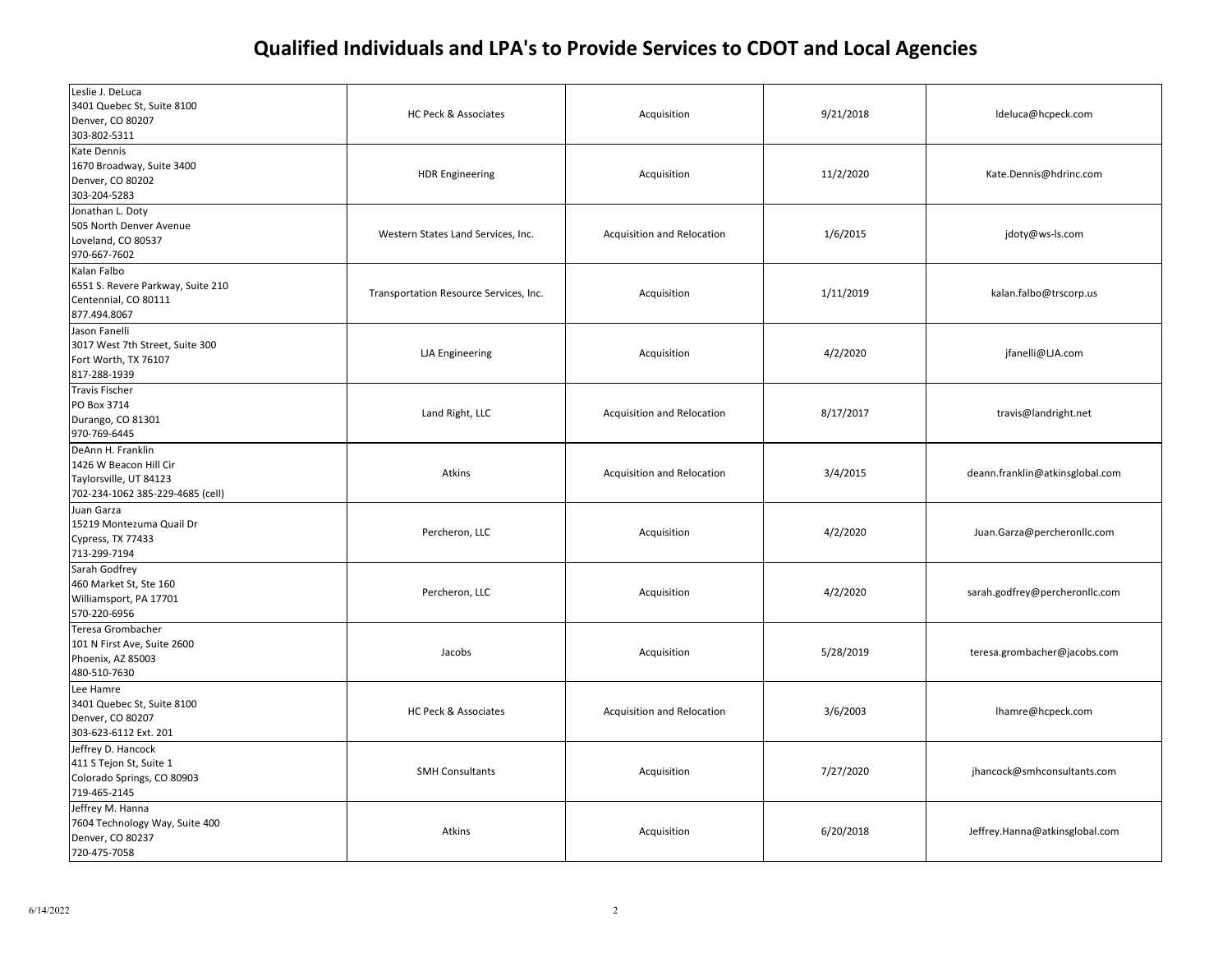| Wendy Hansen<br>12997 S. Benchview Cove<br>Denver, UT 84020<br>801-631-6121                                   | Horrocks Engineers                     | Acquisition and Relocation | 5/28/2019  | wendyh@horrocks.com             |
|---------------------------------------------------------------------------------------------------------------|----------------------------------------|----------------------------|------------|---------------------------------|
| Mitchell G. Hauff<br>505 North Denver Avenue<br>Loveland, CO 80537<br>970-667-7602                            | Western States Land Services, Inc.     | Acquisition                | 10/8/2016  | Mhauff@ws-ls.com                |
| Noelle Hoelsken<br>8000 S. Chester Street, Suite 500<br>Cenenntial, CO 80012<br>720-841-7914                  | <b>Stanley Consultants</b>             | Acquisition                | 9/21/2018  | hoelskennoelle@stanleygroup.com |
| <b>Brandon Hubbs</b><br>3002 55th Avenue<br>Greeley, CO 80634<br>970-702-4793                                 | Vanguard Real Estate Solutions, LLC    | Acquisition                | 9/6/2019   | brandon@vresolutions.com        |
| Peggy Hunter<br>2500 Broadway, Unit B #225<br>Grand Junction, CO 81507<br>970-929-9367                        | <b>Hunter Land Services</b>            | Acquisition                | 10/13/2004 | Hunterlandservices@gmail.com    |
| Greg Jamieson<br>1670 Broadway, Suite 3400<br>Denver, CO 80202<br>303-323-9790 (Phone)<br>303-929-9367 (Cell) | <b>HDR Engineering</b>                 | Acquisition and Relocation | 2/19/2015  | gregory.jamieson@hdrinc.com     |
| Matt Johnson<br>7222 Commerce Center Drive, Suite 130<br>Colorado Springs, CO 80919<br>719-494-8067           | Transportation Resource Services, Inc. | Acquisition                | 5/1/2020   | matt.johnson@trscorp.us         |
| Gerald R. Johnson Jr.<br>3020 SW 106th Street<br>Seattle, WA 98146<br>224-558-5827                            | Chameleon Right-of-Way Services, LLC   | Acquisition and Relocation | 10/12/2010 | chameleonrw@yahoo.com           |
| Tanya M. Johnson<br>3020 SW 106th Street<br>Seattle, WA 98146<br>224-558-3672                                 | Chameleon Right-of-Way Services, LLC   | Acquisition and Relocation | 10/12/2010 | chameleonrw@yahoo.com           |
| Robert K. Johnston<br>2373 Hwy 172<br>Durango, CO 81303<br>970-759-0444                                       | Johnston Land Company, Inc.            | Acquisition                | 12/18/2017 | Johnstonland@frontier.net       |
| Jerry Kanter<br>3401 Quebec St, Suite 8100<br>Denver, CO 80207<br>303-623-6112                                | <b>HC Peck &amp; Associates</b>        | Acquisition                | 9/21/2018  | jkanter@hcpeck.com              |
| Valerie I. Kindgren<br>505 North Denver Avenue<br>Loveland, CO 80537<br>303-818-6560                          | Western States Land Services, Inc.     | Acquisition                | 10/6/2015  | vkindgren@ws-ls.com             |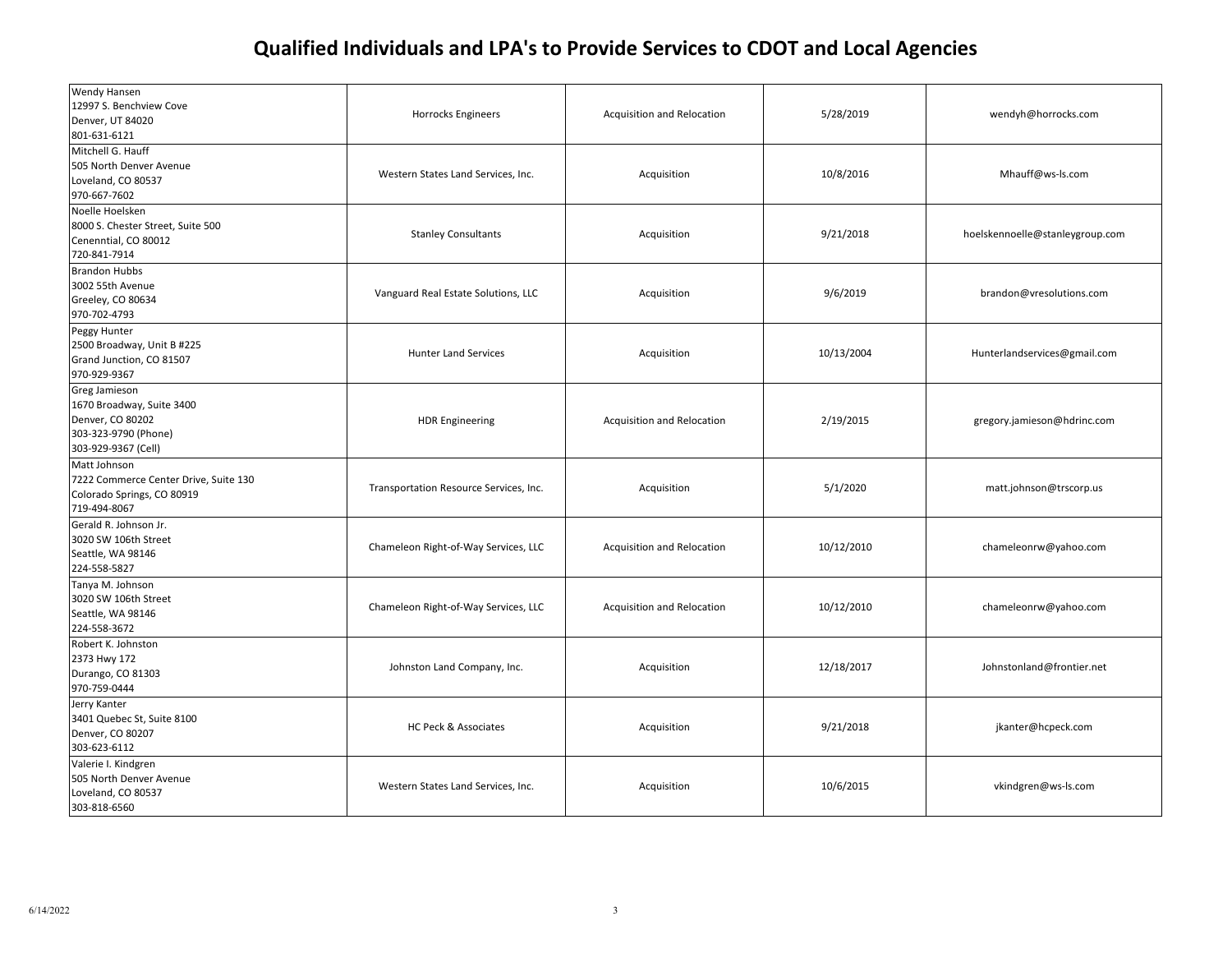| Jay Kramer, MAI<br>10897 W. 30th Place<br>Lakewood, CO 80215<br>303-882-7855                                               |                                    | Acquisition and Relocation | 1/7/2013  | jay_kramer@ymail.com         |
|----------------------------------------------------------------------------------------------------------------------------|------------------------------------|----------------------------|-----------|------------------------------|
| Wesley C. Loetz<br>1209 Button Rock Drive<br>Longmont, CO 80504<br>866-306-1997 (Phone)<br>303-908-3748 (Cell)             | FrontRow Land Solutions, Inc.      | Acquisition and Relocation | 1/2/2016  | wloetz@frlsinc.com           |
| Claudia Lopez<br>1670 Broadway, Suite 3400<br>Denver, CO 80202<br>303-323-9850 (Phone)<br>813-516-7016 (Cell)              | <b>HDR Engineering</b>             | Acquisition                | 8/17/2017 | Claudia.lopez@hdrinc.com     |
| Ron Lorenz<br>3401 Quebec St, Suite 8100<br>Denver, CO 80207<br>303-623-6112                                               | HC Peck & Associates               | Acquisition and Relocation | 9/21/2018 | rlorenz@hcpeck.com           |
| Ray Luciani<br>7405 Ash Springs Drive<br>Sparks, NV 89436<br>775-250-7038                                                  | Atkins                             | Acquisition                | 8/17/2017 | ray.luciani@atkinsglobal.com |
| Angela Martin<br>2825 E. Cottonwood Parkway, Suite 200<br>Salt Lake City, UT 84121<br>(801) 560-4311 (303) 743-7878 (cell) | <b>HDR Engineering</b>             | Acquisition and Relocation |           | angela.martin@hdrinc.com     |
| Justin Mazur<br>505 North Denver Avenue<br>Loveland, CO 80537<br>970-667-7602                                              | Western States Land Services, Inc. | Acquisition                | 2/24/2017 | jmazur@ws-ls.com             |
| Phil Mazur<br>4021 Lissa Dr<br>Loveland, CO 80537<br>303-589-5282                                                          | Western States Land Services, Inc. | Acquisition and Relocation | 8/6/2015  | pmazur@ws-ls.com             |
| Eric T. Meyers<br>9177 E Mineral Circle, Suite 100<br>Centennial, CO 80112<br>303-993-6036                                 | Universal Field Services, Inc.     | Acquisition                | 7/18/2017 | emayers@ufsrw.com            |
| Daniel E. Michna<br>7604 Technology Way, Suite 400<br>Denver, CO 80237<br>303-209-2336                                     | Atkins                             | Acquisition and Relocation | 2/12/2014 | dan.michna@atkinsglobal.com  |
| Kristen Muncy<br>220 Water Avenue<br>Berthoud, CO 80513<br>970.397.2943                                                    | Northern Water                     | Acquisition                | 9/21/2018 | kmuncy@northernwater.org     |
| Mike A. Overbo<br>400 Shadow Lane, Suite 211<br>Vegas, NV 89106<br>702-851-8391                                            | Overland Pacific & Cutler, Inc     | Acquisition                | 6/25/2020 | mOverbo@OPCservices.com      |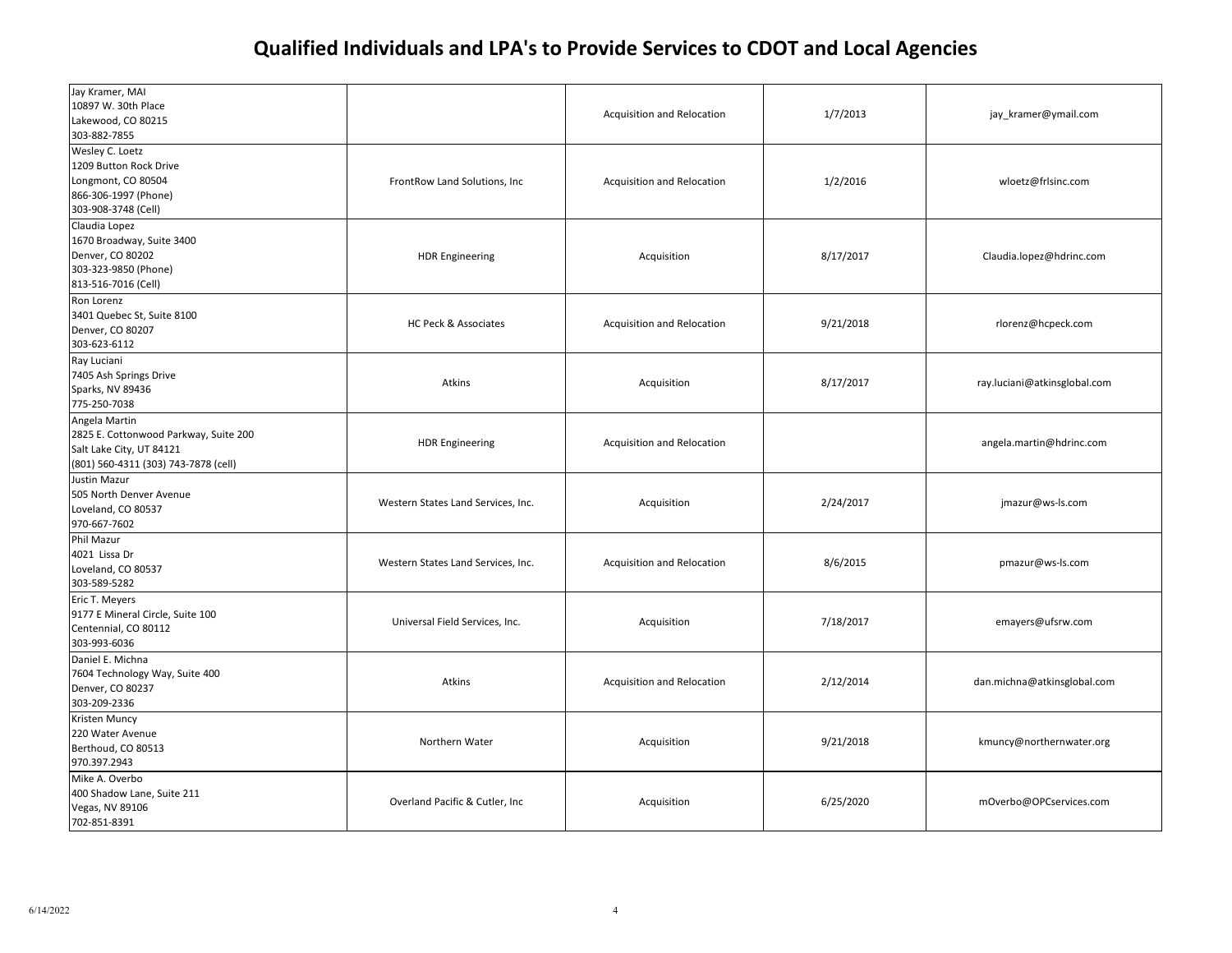| J. E. Parker Jr<br>3401 Quebec St, Suite 8100<br>Denver, CO 80207<br>303-623-6112                                 | HC Peck & Associates                           | Acquisition                         | 9/21/2018                           | jparker@hcpeck.com             |
|-------------------------------------------------------------------------------------------------------------------|------------------------------------------------|-------------------------------------|-------------------------------------|--------------------------------|
| Brian Pederson, SR/WA<br>2268 S. Eldridge Ct<br>Lakewood, CO 80228<br>303-808-5710                                | <b>Pederson Land Services</b>                  | Acquisition and Relocation          | 3/29/2011                           | bped1978@gmail.com             |
| Jeffery L. Perret<br>7222 Commerce Center Drive, Suite 130<br>Colorado Springs, CO 80919<br>719-494-8067          | Transportation Resource Services, Inc.         | Acquisition and Relocation          | 6/4/2010                            | jeff.perret@trscorp.us         |
| Carlos 'CJ' Pietri<br>1670 Broadway, Suite 3400<br>Denver, CO 80202<br>720-696-2790                               | <b>HDR Engineering</b>                         | <b>Acquisition &amp; Relocation</b> | 8/17/2017;10/11/2018                | carlos.pietri@hdrinc.com       |
| <b>Richard Pittenridge</b><br>6551 S. Revere Parkway, Suite 210<br>Centennial, CO 80111<br>720-320-2070           | Transportation Resource Services, Inc.         | Acquistiton and Relocation          | 8/12/2015                           | richard.pittenridge@trscorp.us |
| Mindy Pittman<br>4801 Spring Valley, Suite 125<br>Dallas, TX 75242<br>469-657-9892                                | ood Environment & Infrastructure Solutions, In | Acquisition                         | 5/1/2020                            | mindy.pittman@woodplc.com      |
| Tony Pollack, SR/WA, PLS<br>5404 S Hoyt St<br>Littelton, CO 80123<br>303-726-8776 (Cell)                          |                                                | Acquisition                         | 6/1/2013                            | tonyp.denver@gmail.com         |
| Shellie Rabago<br>14677 Midway Rd, Suite 115<br>Addison, TX 75001<br>972-960-7121                                 | Universal Field Services, Inc.                 | Acquisition                         | 4/2/2020                            | srabago@ufsrw.com              |
| Nancy Ragland<br>505 North Denver Avenue<br>Loveland, CO 80537<br>970-667-7602 (Phone)<br>970-667-6580 (Fax)      | Western States Land Services, Inc.             | Acquisition                         | 10/3/2019                           | nragland@ws-ls.com             |
| <b>Thomas Rannells</b><br>5759 Adrienne Court<br>Colorado Springs, CO 80906<br>469-835-5898                       | Rannells Land Services, LLC                    | Acquisition and Relocation          | 12/18/2017 (Acq)<br>9/1/2021 (Relo) | tomr@rannellslaw.com           |
| Larry Risinger<br>9177 E Mineral Circle, Suite 100<br>Centennial, CO 80112<br>719-338-0080                        | Universal Field Services, Inc.                 | Acquisition and Relocation          | 6/3/2003                            | Irisinger@ufsrw.com            |
| <b>Bradley E Rodenberg</b><br>7222 Commerce Center Drive, Suite 130<br>Colorado Springs, CO 80919<br>877-494-8067 | Transportation Resource Services, Inc.         | Acquisition and Relocation          | 2/19/2015                           | brad.rodenberg@trscorp.us      |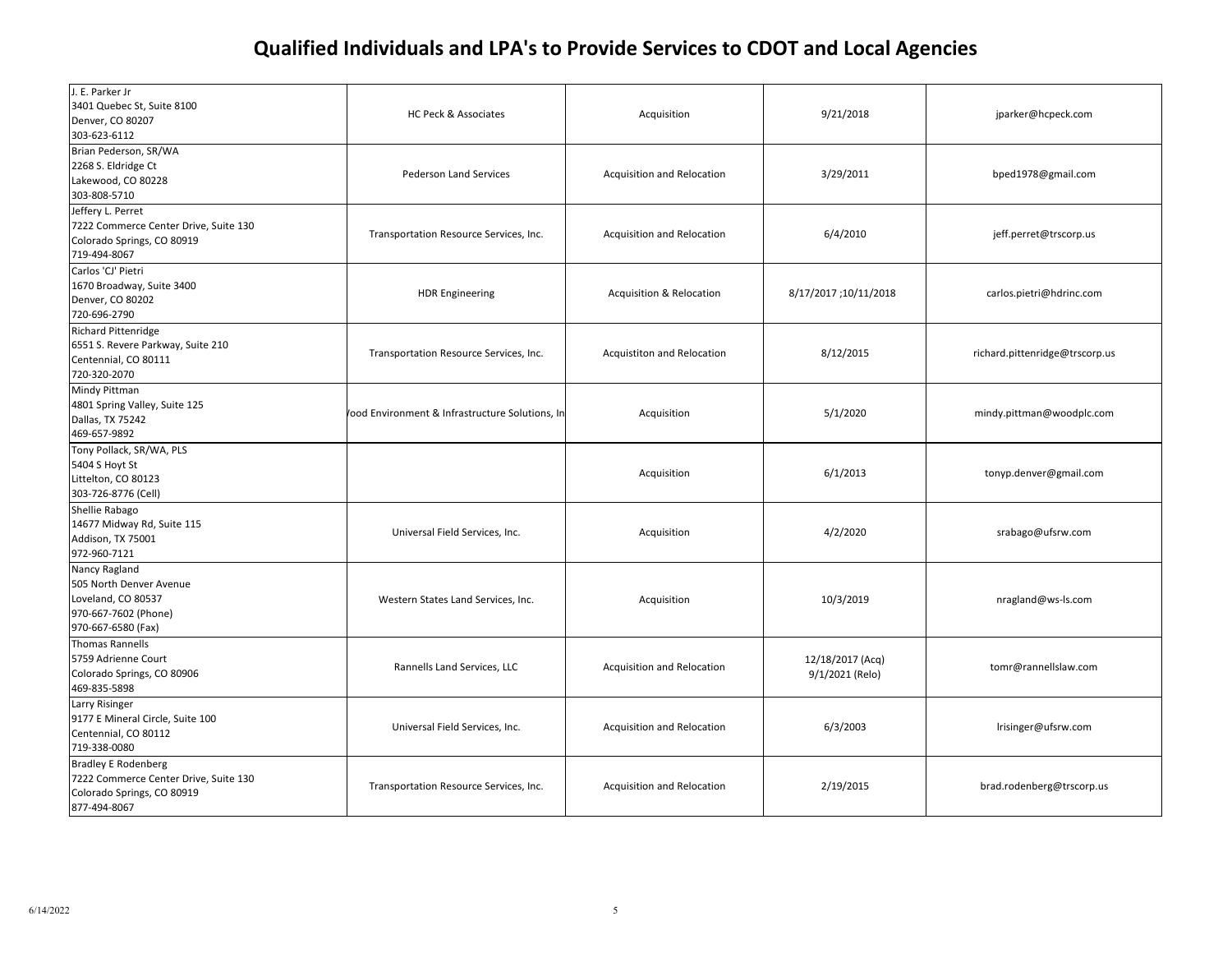| Wendy Rodenberg<br>7222 Commerce Center Drive, Suite 130<br>Colorado Springs, CO 80919<br>877-494-8067   | Transportation Resource Services, Inc. | Acquisition and Relocation | 2/19/2015 | wendy.rodenberg@trscorp.us    |
|----------------------------------------------------------------------------------------------------------|----------------------------------------|----------------------------|-----------|-------------------------------|
| <b>Todd Salvatore</b><br>400 Shadow Lane, Suite 211<br>Las Vegas, NV 89106<br>702-851-8390               | Overland Pacific & Cutler, Inc.        | Acquisition and Relocation | 5/28/2019 | tsalvatore@opcservices.com    |
| Crystal Sanchez<br>1670 Broadway, Suite 3400<br>Denver, CO 80202<br>303-571-7586                         | <b>HDR Engineering</b>                 | Acquisition                | 12/1/2020 | crystal.sanchez@hdrinc.com    |
| Kimberly Scott-Marsden<br>720-278-1706                                                                   |                                        | Relocation                 | 10/4/2018 | k.scott marsden@yahoo.com     |
| Matt Sheader<br>230 E. Main Street<br>Cederedge, CO 81413<br>970-856-3023 (Phone)<br>970-361-8517 (Cell) | A Project Resource, LLC                | Acquisition and Relocation | 7/26/2007 | aprojectresource@gmail.com    |
| Shannon Smith-Wixom<br>4905 S. 1500 West, Suite 100<br>Riverdale, UT 84405<br>801-430-5713               | Horrocks Engineers                     | Acquisition and Relocation | 5/28/2019 | shannonw@horrocks.com         |
| Stephen J. Sprague, SR/WA<br>1710 SW 30th Street<br>Lincoln, NE 68522<br>(402) 601-3521                  | A1 Acquisitions, Inc.                  | Acquisition                | 4/3/2017  | ssprague@a1acquisitions.com   |
| <b>Brent Taylor</b><br>7604 Technology Way, Suite 400<br>Denver, CO 80237<br>720-258-0153                | Atkins                                 | Acquisition and Relocation | 8/17/2017 | brent.taylor@atkinsglobal.com |
| Ryan Tracy<br>2516 Columbine Drive<br>Durango, CO 81301<br>970-946-9808                                  | Tracy Land Services, LLC               | Acquisition                | 2/4/2020  | ryan@tracylandservices.com    |
| Konrad Vallard<br>1670 Broadway, Suite 3400<br>Denver, CO 80202                                          | <b>HDR Engineering</b>                 | Acquisition                | 9/21/2018 | Konrad.Vallard@hdrinc.com     |
| Desiree Vilate Vargas<br>12313 S. Pike Hill Lane<br>Herriman, UT 84096<br>801-330-9729                   | Horrocks Engineers                     | Acquisition and Relocation | 5/28/2019 | desireev@horrocks.com         |
| Courtney Wallace<br>4627 W 20th St, Suite A<br>Greeley, CO 80634<br>970-999-4165                         | <b>Horrocks Engineers</b>              | Acquisition                | 7/1/2021  | courtney.wallace@horrocks.com |
| Gia Wolanski<br>1670 Broadway, Suite 3400<br>Denver, CO 80202<br>720-404-7183                            | <b>HDR Engineering</b>                 | Acquisition                | 2/14/2022 | gia.wolanski@hdrinc.com       |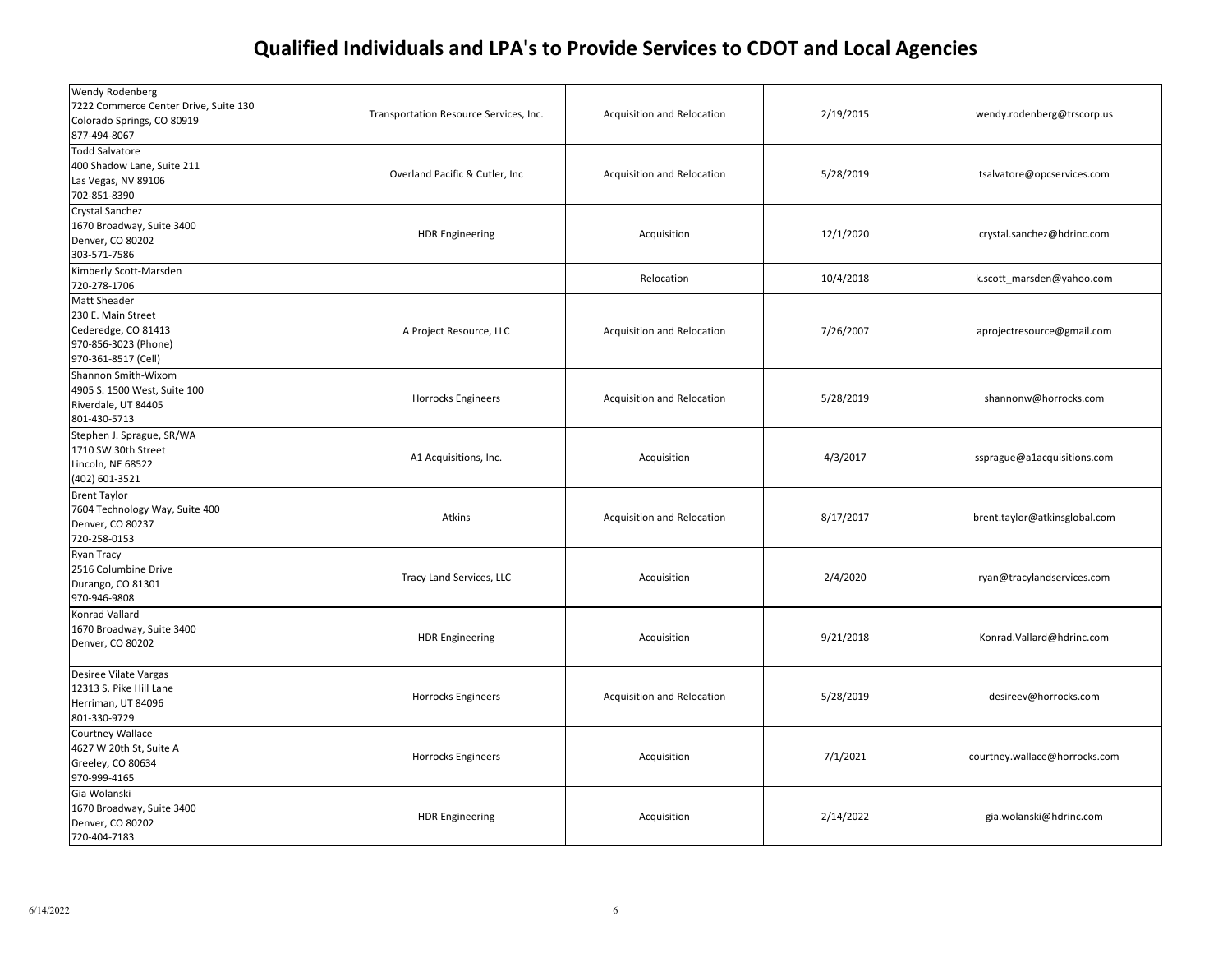| lan Wood<br>1670 Broadway, Suite 3400<br>Denver, CO 80202<br>720-486-4531      | <b>HDR Engineering</b>                 | Acquisition                       | 2/14/2022 | ian.wood@hdrinc.com       |
|--------------------------------------------------------------------------------|----------------------------------------|-----------------------------------|-----------|---------------------------|
| Tim Woodmansee<br>200 Alcove Drive<br>Grand Junction, CO 81507<br>970-250-2785 | Transportation Resource Services, Inc. | <b>Acquisition and Relocation</b> | 5/1/2020  | tim.woodmansee@trscorp.us |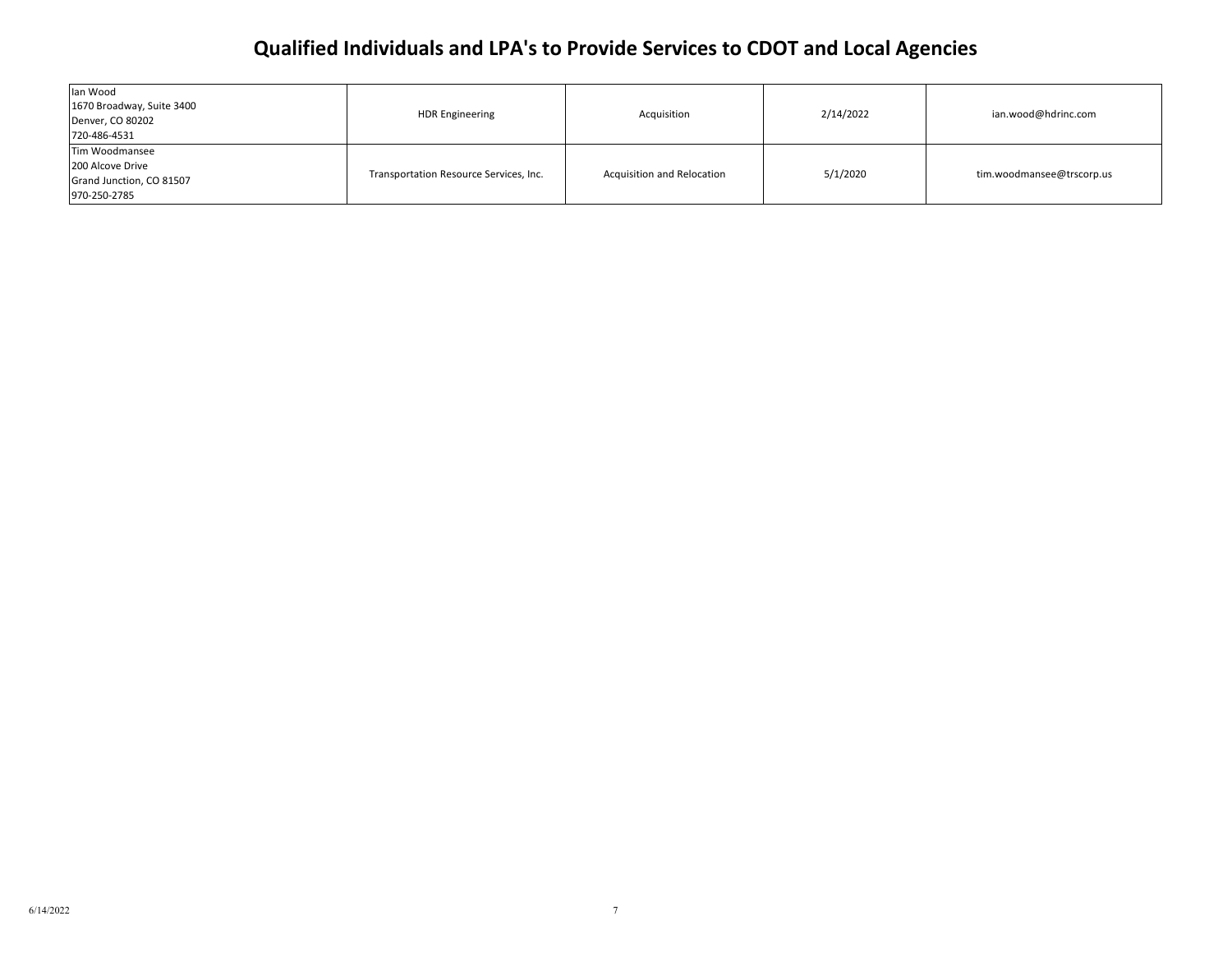| <b>Qualified Acquisition/Relocation Consultants - Sorted by Firm Name</b>                                       |                                      |                                                   |                      |                                 |
|-----------------------------------------------------------------------------------------------------------------|--------------------------------------|---------------------------------------------------|----------------------|---------------------------------|
| <b>Individual Name</b>                                                                                          | <b>Firm Name</b>                     | <b>Qualified to Perform: (Acq</b><br>and/or Relo) | <b>Date Approved</b> | <b>Contact email</b>            |
| <b>Matt Sheader</b><br>230 E. Main Street<br>Cederedge, CO 81413<br>970-856-3023 (Phone)<br>970-361-8517 (Cell) | A Project Resource, LLC              | Acquisition and Relocation                        | 7/26/2007            | aprojectresource@gmail.com      |
| Stephen J. Sprague, SR/WA<br>1710 SW 30th Street<br>Lincoln, NE 68522<br>(402) 601-3521                         | A1 Acquisitions, Inc.                | Acquisition                                       | 4/3/2017             | ssprague@a1acquisitions.com     |
| DeAnn H. Franklin<br>1426 W Beacon Hill Cir<br>Taylorsville, UT 84123<br>702-234-1062 385-229-4685 (cell)       | Atkins                               | Acquisition and Relocation                        | 3/4/2015             | deann.franklin@atkinsglobal.com |
| Jeffrey M. Hanna<br>7604 Technology Way, Suite 400<br>Denver, CO 80237<br>720-475-7058                          | Atkins                               | Acquisition                                       | 6/20/2018            | Jeffrey.Hanna@atkinsglobal.com  |
| Ray Luciani<br>7405 Ash Springs Drive<br>Sparks, NV 89436<br>775-250-7038                                       | Atkins                               | Acquisition                                       | 8/17/2017            | ray.luciani@atkinsglobal.com    |
| Daniel E. Michna<br>7604 Technology Way, Suite 400<br>Denver, CO 80237<br>303-209-2336                          | Atkins                               | Acquisition and Relocation                        | 2/12/2014            | dan.michna@atkinsglobal.com     |
| <b>Brent Taylor</b><br>7604 Technology Way, Suite 400<br>Denver, CO 80237<br>720-258-0153                       | Atkins                               | Acquisition and Relocation                        | 8/17/2017            | brent.taylor@atkinsglobal.com   |
| Gerald R. Johnson Jr.<br>3020 SW 106th Street<br>Seattle, WA 98146<br>224-558-5827                              | Chameleon Right-of-Way Services, LLC | Acquisition and Relocation                        | 10/12/2010           | chameleonrw@yahoo.com           |
| Tanya M. Johnson<br>3020 SW 106th Street<br>Seattle, WA 98146<br>224-558-3672                                   | Chameleon Right-of-Way Services, LLC | Acquisition and Relocation                        | 10/12/2010           | chameleonrw@yahoo.com           |
| Wesley C. Loetz<br>1209 Button Rock Drive<br>Longmont, CO 80504<br>866-306-1997 (Phone)<br>303-908-3748 (Cell)  | FrontRow Land Solutions, Inc         | Acquisition and Relocation                        | 1/2/2016             | wloetz@frlsinc.com              |
| Leslie J. DeLuca<br>3401 Quebec St, Suite 8100<br>Denver, CO 80207<br>303-802-5311                              | <b>HC Peck &amp; Associates</b>      | Acquisition                                       | 9/21/2018            | ldeluca@hcpeck.com              |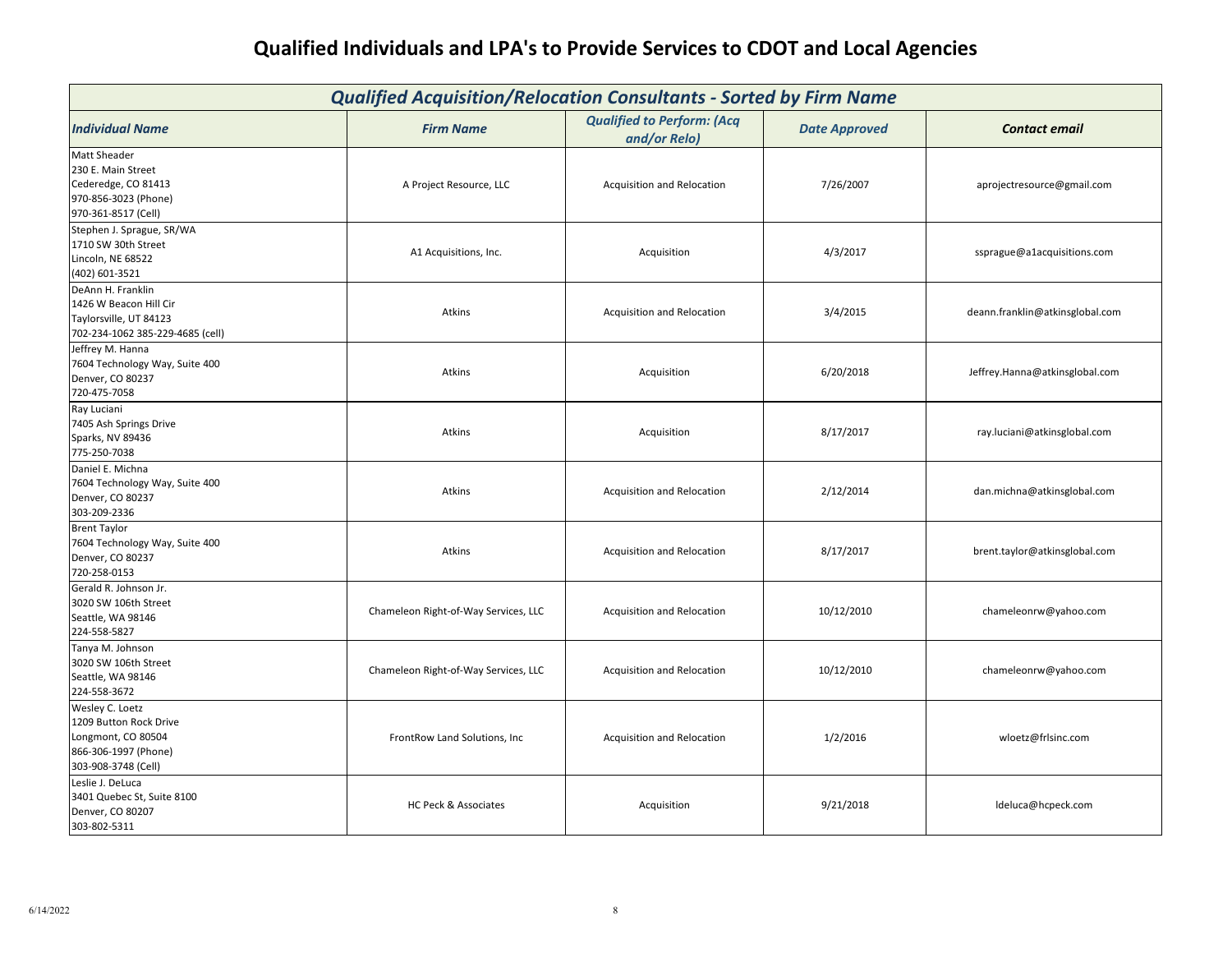| Lee Hamre<br>3401 Quebec St, Suite 8100<br>Denver, CO 80207<br>303-623-6112 Ext. 201                                       | HC Peck & Associates   | Acquisition and Relocation          | 3/6/2003                         | lhamre@hcpeck.com           |
|----------------------------------------------------------------------------------------------------------------------------|------------------------|-------------------------------------|----------------------------------|-----------------------------|
| Jerry Kanter<br>3401 Quebec St, Suite 8100<br>Denver, CO 80207<br>303-623-6112                                             | HC Peck & Associates   | Acquisition                         | 9/21/2018                        | jkanter@hcpeck.com          |
| Ron Lorenz<br>3401 Quebec St, Suite 8100<br>Denver, CO 80207<br>303-623-6112                                               | HC Peck & Associates   | Acquisition and Relocation          | 9/21/2018                        | rlorenz@hcpeck.com          |
| J. E. Parker Jr<br>3401 Quebec St, Suite 8100<br>Denver, CO 80207<br>303-623-6112                                          | HC Peck & Associates   | Acquisition                         | 9/21/2018                        | jparker@hcpeck.com          |
| <b>Heather Ault</b><br>1670 Broadway, Suite 3400<br>Denver, CO 80202<br>303-324-6528                                       | <b>HDR Engineering</b> | Acquisition and Relocation          | 12/1/2020 Acq<br>11/23/2021 Relo | heather.ault@hdrinc.com     |
| Erin Begier<br>1670 Broadway, Suite 3400<br>Denver, CO 80202<br>720-360-6079                                               | <b>HDR Engineering</b> | Acquisition                         | 10/4/2018                        | erin.begier@hdrinc.com      |
| Amy Borders<br>5555 Tech Center Dr, Suite 310<br>Colorado Springs, CO 80919<br>719-272-8848                                | <b>HDR Engineering</b> | Acquisition                         | 10/11/2018                       | amy.borders@hdrinc.com      |
| Kate Dennis<br>1670 Broadway, Suite 3400<br>Denver, CO 80202<br>303-204-5283                                               | <b>HDR Engineering</b> | Acquisition                         | 11/2/2020                        | Kate.Dennis@hdrinc.com      |
| Greg Jamieson<br>1670 Broadway, Suite 3400<br>Denver, CO 80202<br>303-323-9790 (Phone)<br>303-929-9367 (Cell)              | <b>HDR Engineering</b> | Acquisition and Relocation          | 2/19/2015                        | gregory.jamieson@hdrinc.com |
| Claudia Lopez<br>1670 Broadway, Suite 3400<br>Denver, CO 80202<br>303-323-9850 (Phone)<br>813-516-7016 (Cell)              | <b>HDR Engineering</b> | Acquisition                         | 8/17/2017                        | Claudia.lopez@hdrinc.com    |
| Angela Martin<br>2825 E. Cottonwood Parkway, Suite 200<br>Salt Lake City, UT 84121<br>(801) 560-4311 (303) 743-7878 (cell) | <b>HDR Engineering</b> | Acquisition and Relocation          |                                  | angela.martin@hdrinc.com    |
| Carlos 'CJ' Pietri<br>1670 Broadway, Suite 3400<br>Denver, CO 80202<br>720-696-2790                                        | <b>HDR Engineering</b> | <b>Acquisition &amp; Relocation</b> | 8/17/2017;10/11/2018             | carlos.pietri@hdrinc.com    |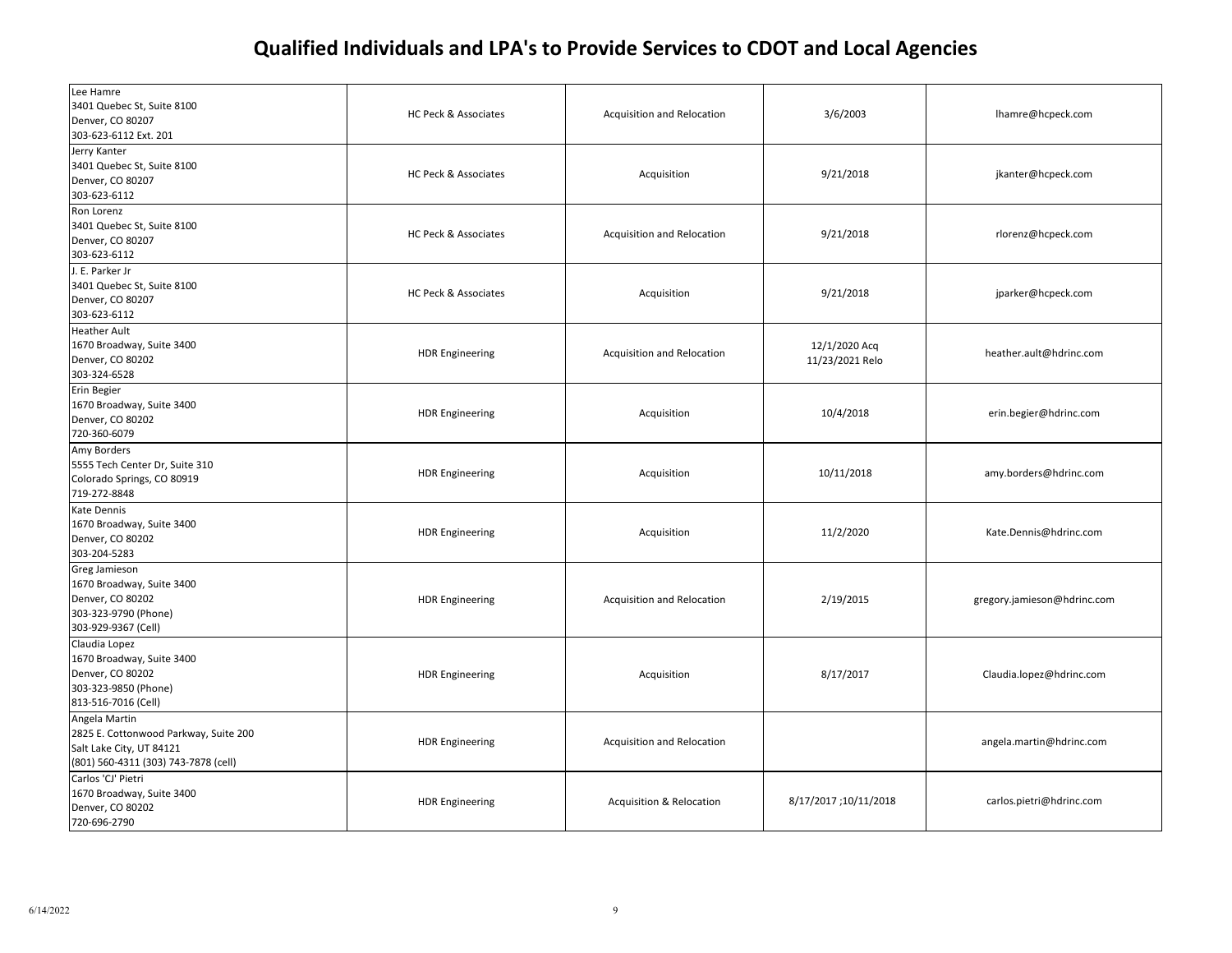| Crystal Sanchez<br>1670 Broadway, Suite 3400<br>Denver, CO 80202<br>303-571-7586           | <b>HDR Engineering</b>      | Acquisition                | 12/1/2020  | crystal.sanchez@hdrinc.com          |
|--------------------------------------------------------------------------------------------|-----------------------------|----------------------------|------------|-------------------------------------|
| Konrad Vallard<br>1670 Broadway, Suite 3400<br>Denver, CO 80202                            | <b>HDR Engineering</b>      | Acquisition                | 9/21/2018  | Konrad.Vallard@hdrinc.com           |
| Gia Wolanski<br>1670 Broadway, Suite 3400<br>Denver, CO 80202<br>720-404-7183              | <b>HDR Engineering</b>      | Acquisition                | 2/14/2022  | gia.wolanski@hdrinc.com             |
| Ian Wood<br>1670 Broadway, Suite 3400<br>Denver, CO 80202<br>720-486-4531                  | <b>HDR Engineering</b>      | Acquisition                | 2/14/2022  | ian.wood@hdrinc.com                 |
| Wendy Hansen<br>12997 S. Benchview Cove<br>Denver, UT 84020<br>801-631-6121                | <b>Horrocks Engineers</b>   | Acquisition and Relocation | 5/28/2019  | wendyh@horrocks.com                 |
| Shannon Smith-Wixom<br>4905 S. 1500 West, Suite 100<br>Riverdale, UT 84405<br>801-430-5713 | Horrocks Engineers          | Acquisition and Relocation | 5/28/2019  | shannonw@horrocks.com               |
| Desiree Vilate Vargas<br>12313 S. Pike Hill Lane<br>Herriman, UT 84096<br>801-330-9729     | Horrocks Engineers          | Acquisition and Relocation | 5/28/2019  | desireev@horrocks.com               |
| <b>Courtney Wallace</b><br>4627 W 20th St, Suite A<br>Greeley, CO 80634<br>970-999-4165    | Horrocks Engineers          | Acquisition                | 7/1/2021   | courtney.wallace@horrocks.com       |
| Peggy Hunter<br>2500 Broadway, Unit B #225<br>Grand Junction, CO 81507<br>970-929-9367     | <b>Hunter Land Services</b> | Acquisition                | 10/13/2004 | Hunterlandservices@gmail.com        |
| Teresa Grombacher<br>101 N First Ave, Suite 2600<br>Phoenix, AZ 85003<br>480-510-7630      | Jacobs                      | Acquisition                | 5/28/2019  | teresa.grombacher@jacobs.com        |
| Robert K. Johnston<br>2373 Hwy 172<br>Durango, CO 81303<br>970-759-0444                    | Johnston Land Company, Inc. | Acquisition                | 12/18/2017 | Johnstonland@frontier.net           |
| Lachelle Coffey<br>PO Box 7004<br>Denver, CO 80207<br>(720) 854-8389                       | Lachelle Coffey, LLC        | Acquisition and Relocation | 12/19/2016 | lachellecoffey.rightofway@gmail.com |
| <b>Travis Fischer</b><br>PO Box 3714<br>Durango, CO 81301<br>970-769-6445                  | Land Right, LLC             | Acquisition and Relocation | 8/17/2017  | travis@landright.net                |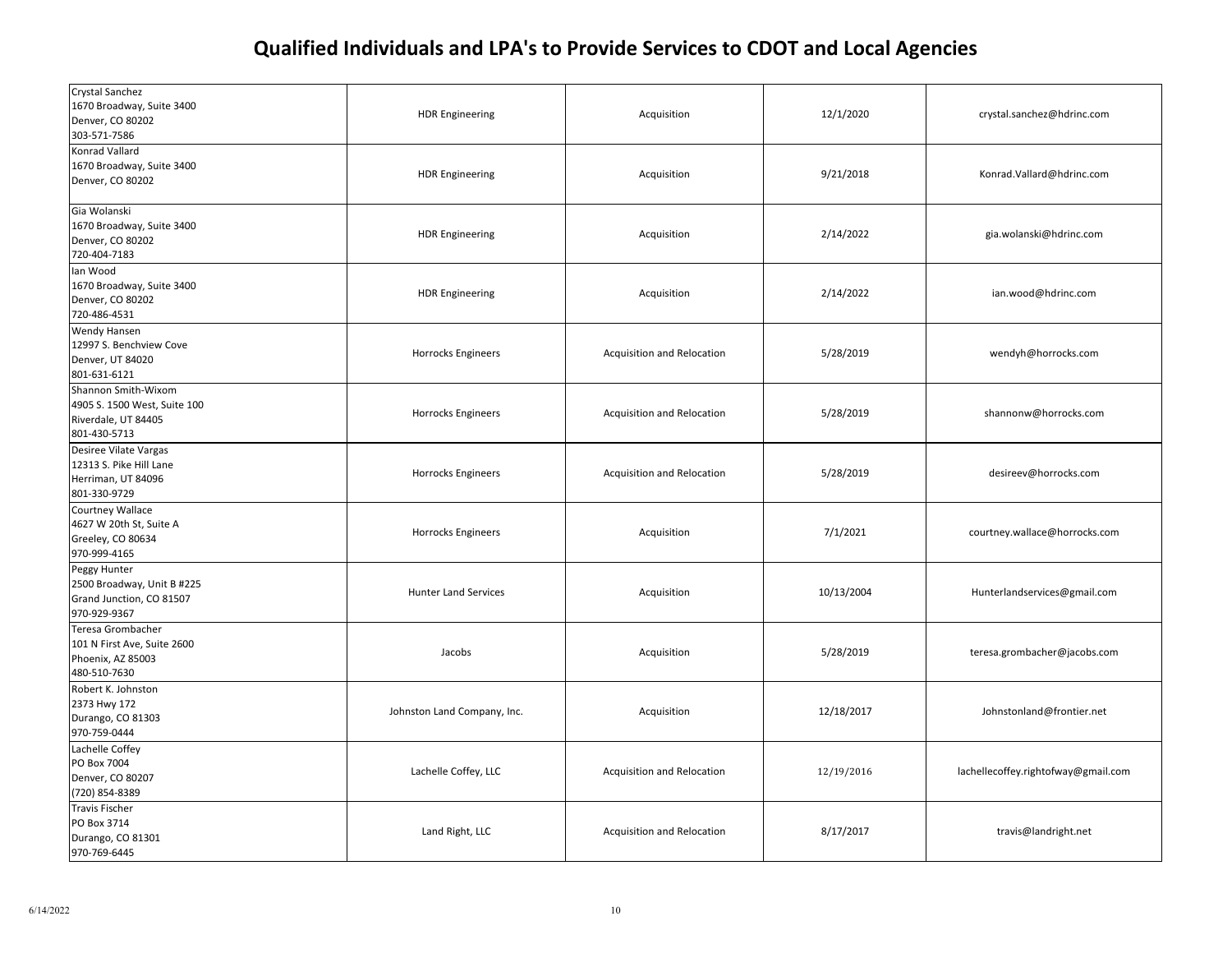| Jason Fanelli<br>3017 West 7th Street, Suite 300<br>Fort Worth, TX 76107<br>817-288-1939     | <b>LJA</b> Engineering         | Acquisition                | 4/2/2020                            | jfanelli@LJA.com               |
|----------------------------------------------------------------------------------------------|--------------------------------|----------------------------|-------------------------------------|--------------------------------|
| Cathy Calderwood<br>30071 County Road 66<br>Gill, CO 80624<br>970-442-0126                   | Mountaintop Land Services, LLC | Acquisition                | 1/5/2022                            | ccalderwood4@gmail.com         |
| Kristen Muncy<br>220 Water Avenue<br>Berthoud, CO 80513<br>970.397.2943                      | Northern Water                 | Acquisition                | 9/21/2018                           | kmuncy@northernwater.org       |
| <b>Ray Armstrong</b><br>2305 Mustang Drive, Suite 100<br>Grapevine, TX 76051<br>817-719-7598 | Overland Pacific & Cutler, Inc | Acquisition and Relocation | 3/6/2003                            | rarmstrong@opcservices.com     |
| Mike A. Overbo<br>400 Shadow Lane, Suite 211<br>Vegas, NV 89106<br>702-851-8391              | Overland Pacific & Cutler, Inc | Acquisition                | 6/25/2020                           | mOverbo@OPCservices.com        |
| <b>Todd Salvatore</b><br>400 Shadow Lane, Suite 211<br>Las Vegas, NV 89106<br>702-851-8390   | Overland Pacific & Cutler, Inc | Acquisition and Relocation | 5/28/2019                           | tsalvatore@opcservices.com     |
| Brian Pederson, SR/WA<br>2268 S. Eldridge Ct<br>Lakewood, CO 80228<br>303-808-5710           | <b>Pederson Land Services</b>  | Acquisition and Relocation | 3/29/2011                           | bped1978@gmail.com             |
| Victoria Burch<br>5946 S. Willow Dr<br>Greenwood Village, CO 80111<br>720-490-4663           | Percheron, LLC                 | Acquisition                | 10/4/2018                           | victoriaburch@percheronllc.com |
| Jorge Cavazos<br>1904 W. Grand Parkway N, Suite 200<br>Katy, TX 77449<br>832-325-8058        | Percheron, LLC                 | Relo                       | 4/22/2020                           | jorge.cavazos@percheronllc.com |
| Juan Garza<br>15219 Montezuma Quail Dr<br>Cypress, TX 77433<br>713-299-7194                  | Percheron, LLC                 | Acquisition                | 4/2/2020                            | Juan.Garza@percheronllc.com    |
| Sarah Godfrey<br>460 Market St, Ste 160<br>Williamsport, PA 17701<br>570-220-6956            | Percheron, LLC                 | Acquisition                | 4/2/2020                            | sarah.godfrey@percheronllc.com |
| John Patrick Bennett<br>PO Box 2609<br>Azle, TX 76098<br>(682) 268-4288                      | Rannells Land Services, LLC    | Acquisition and Relocation | 9/1/2021                            | johnb@rannellslandservices.com |
| <b>Thomas Rannells</b><br>5759 Adrienne Court<br>Colorado Springs, CO 80906<br>469-835-5898  | Rannells Land Services, LLC    | Acquisition and Relocation | 12/18/2017 (Acq)<br>9/1/2021 (Relo) | tomr@rannellslaw.com           |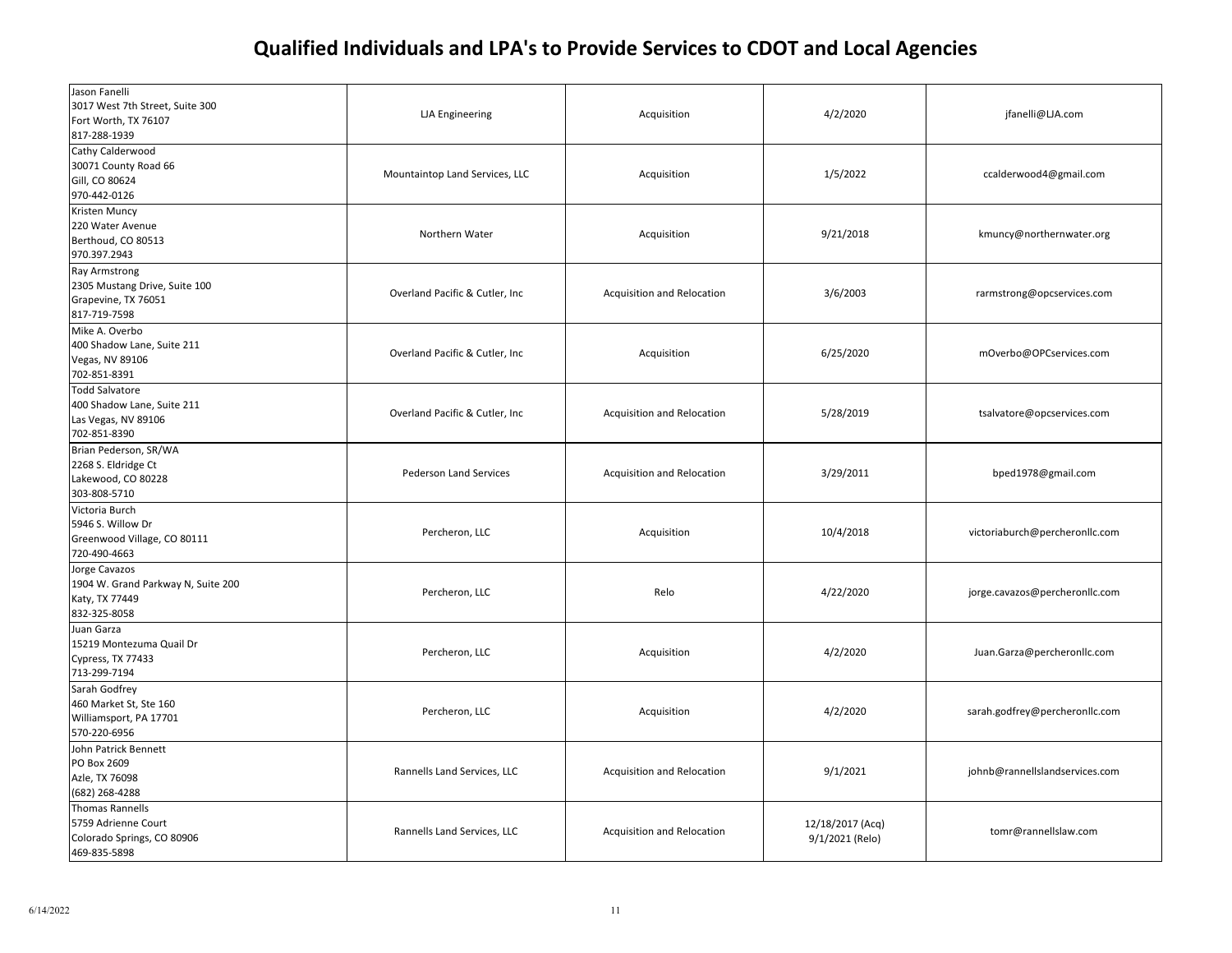| Jeffrey D. Hancock<br>411 S Tejon St, Suite 1<br>Colorado Springs, CO 80903<br>719-465-2145                       | <b>SMH Consultants</b>                 | Acquisition                | 7/27/2020 | jhancock@smhconsultants.com     |
|-------------------------------------------------------------------------------------------------------------------|----------------------------------------|----------------------------|-----------|---------------------------------|
| Noelle Hoelsken<br>8000 S. Chester Street, Suite 500<br>Cenenntial, CO 80012<br>720-841-7914                      | <b>Stanley Consultants</b>             | Acquisition                | 9/21/2018 | hoelskennoelle@stanleygroup.com |
| Ryan Tracy<br>2516 Columbine Drive<br>Durango, CO 81301<br>970-946-9808                                           | Tracy Land Services, LLC               | Acquisition                | 2/4/2020  | ryan@tracylandservices.com      |
| Kalan Falbo<br>6551 S. Revere Parkway, Suite 210<br>Centennial, CO 80111<br>877.494.8067                          | Transportation Resource Services, Inc. | Acquisition                | 1/11/2019 | kalan.falbo@trscorp.us          |
| Matt Johnson<br>7222 Commerce Center Drive, Suite 130<br>Colorado Springs, CO 80919<br>719-494-8067               | Transportation Resource Services, Inc. | Acquisition                | 5/1/2020  | matt.johnson@trscorp.us         |
| Jeffery L. Perret<br>7222 Commerce Center Drive, Suite 130<br>Colorado Springs, CO 80919<br>719-494-8067          | Transportation Resource Services, Inc. | Acquisition and Relocation | 6/4/2010  | jeff.perret@trscorp.us          |
| <b>Richard Pittenridge</b><br>6551 S. Revere Parkway, Suite 210<br>Centennial, CO 80111<br>720-320-2070           | Transportation Resource Services, Inc. | Acquistiton and Relocation | 8/12/2015 | richard.pittenridge@trscorp.us  |
| <b>Bradley E Rodenberg</b><br>7222 Commerce Center Drive, Suite 130<br>Colorado Springs, CO 80919<br>877-494-8067 | Transportation Resource Services, Inc. | Acquisition and Relocation | 2/19/2015 | brad.rodenberg@trscorp.us       |
| <b>Wendy Rodenberg</b><br>7222 Commerce Center Drive, Suite 130<br>Colorado Springs, CO 80919<br>877-494-8067     | Transportation Resource Services, Inc. | Acquisition and Relocation | 2/19/2015 | wendy.rodenberg@trscorp.us      |
| Tim Woodmansee<br>200 Alcove Drive<br>Grand Junction, CO 81507<br>970-250-2785                                    | Transportation Resource Services, Inc. | Acquisition and Relocation | 5/1/2020  | tim.woodmansee@trscorp.us       |
| Lisa Brekkestran<br>3350 38th Avenue South<br>Fargo, ND 58104<br>701-799-7335                                     | <b>Ulteig Engineers</b>                | Acquisition                | 11/2/2020 | lisa.brekkestran@ulteig.com     |
| Eric T. Meyers<br>9177 E Mineral Circle, Suite 100<br>Centennial, CO 80112<br>303-993-6036                        | Universal Field Services, Inc.         | Acquisition                | 7/18/2017 | emayers@ufsrw.com               |
| Shellie Rabago<br>14677 Midway Rd, Suite 115<br>Addison, TX 75001<br>972-960-7121                                 | Universal Field Services, Inc.         | Acquisition                | 4/2/2020  | srabago@ufsrw.com               |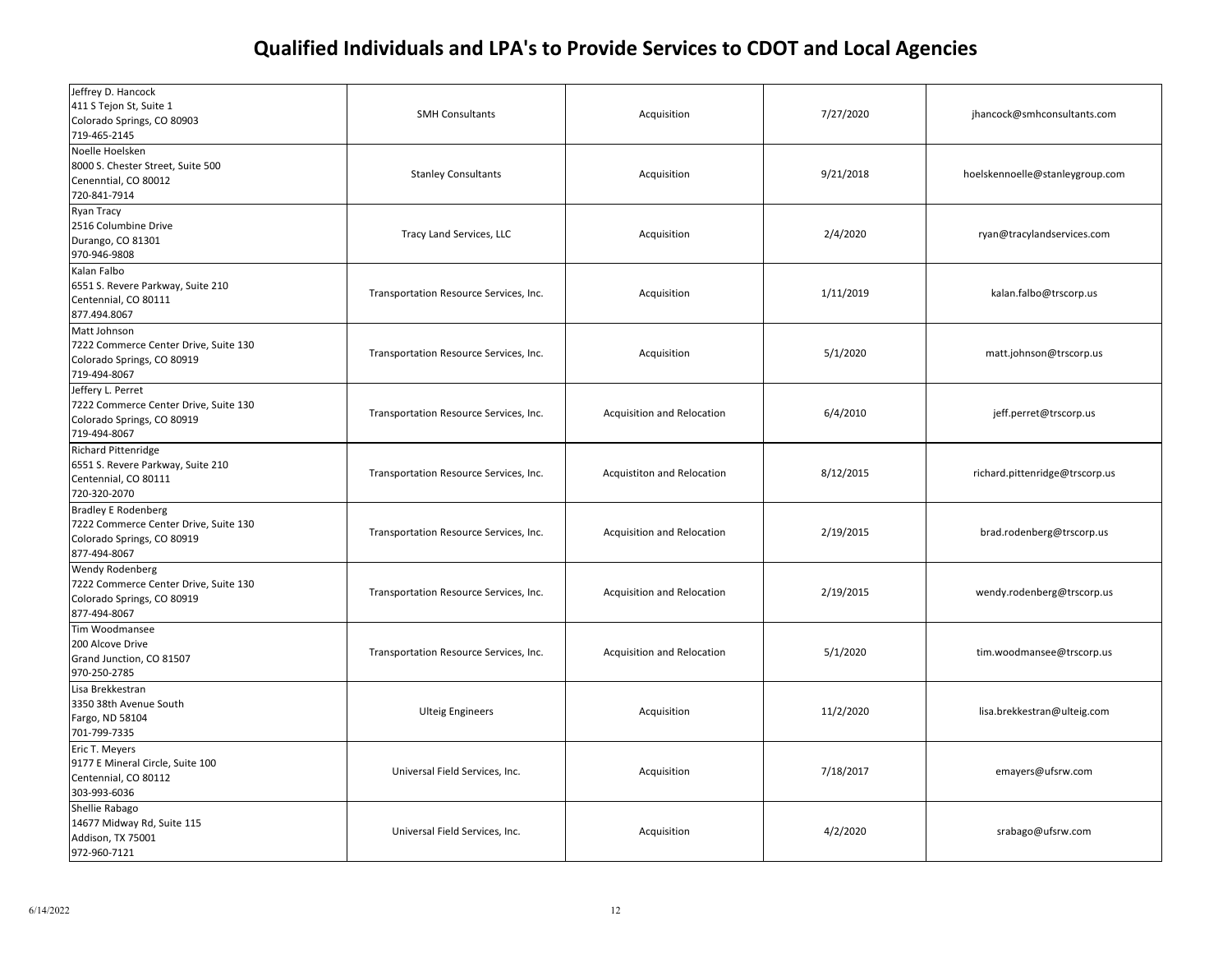| Larry Risinger<br>9177 E Mineral Circle, Suite 100<br>Centennial, CO 80112<br>719-338-0080                   | Universal Field Services, Inc.                  | Acquisition and Relocation | 6/3/2003  | Irisinger@ufsrw.com                |
|--------------------------------------------------------------------------------------------------------------|-------------------------------------------------|----------------------------|-----------|------------------------------------|
| Darrell Burkhardt<br>1558 Madison Street<br>Denver, CO 80206<br>303-619-5522                                 | US Right of Way Company                         | Acquisition                | 4/1/2016  | darrell.burkhardt@usrightofway.com |
| <b>Brandon Hubbs</b><br>3002 55th Avenue<br>Greeley, CO 80634<br>970-702-4793                                | Vanguard Real Estate Solutions, LLC             | Acquisition                | 9/6/2019  | brandon@vresolutions.com           |
| Kerri Allison<br>505 North Denver Avenue<br>Loveland, CO 80537<br>970-215-0493                               | Western States Land Services, Inc.              | Acquisition                | 2/22/2022 | kallison@ws-ls.com                 |
| Jonathan L. Doty<br>505 North Denver Avenue<br>Loveland, CO 80537<br>970-667-7602                            | Western States Land Services, Inc.              | Acquisition and Relocation | 1/6/2015  | jdoty@ws-ls.com                    |
| Mitchell G. Hauff<br>505 North Denver Avenue<br>Loveland, CO 80537<br>970-667-7602                           | Western States Land Services, Inc.              | Acquisition                | 10/8/2016 | Mhauff@ws-ls.com                   |
| Valerie I. Kindgren<br>505 North Denver Avenue<br>Loveland, CO 80537<br>303-818-6560                         | Western States Land Services, Inc.              | Acquisition                | 10/6/2015 | vkindgren@ws-ls.com                |
| Justin Mazur<br>505 North Denver Avenue<br>Loveland, CO 80537<br>970-667-7602                                | Western States Land Services, Inc.              | Acquisition                | 2/24/2017 | jmazur@ws-ls.com                   |
| Phil Mazur<br>4021 Lissa Dr<br>Loveland, CO 80537<br>303-589-5282                                            | Western States Land Services, Inc.              | Acquisition and Relocation | 8/6/2015  | pmazur@ws-ls.com                   |
| Nancy Ragland<br>505 North Denver Avenue<br>Loveland, CO 80537<br>970-667-7602 (Phone)<br>970-667-6580 (Fax) | Western States Land Services, Inc.              | Acquisition                | 10/3/2019 | nragland@ws-ls.com                 |
| Mindy Pittman<br>4801 Spring Valley, Suite 125<br>Dallas, TX 75242<br>469-657-9892                           | Vood Environment & Infrastructure Solutions, In | Acquisition                | 5/1/2020  | mindy.pittman@woodplc.com          |
| Jay Kramer, MAI<br>10897 W. 30th Place<br>Lakewood, CO 80215<br>303-882-7855                                 |                                                 | Acquisition and Relocation | 1/7/2013  | jay_kramer@ymail.com               |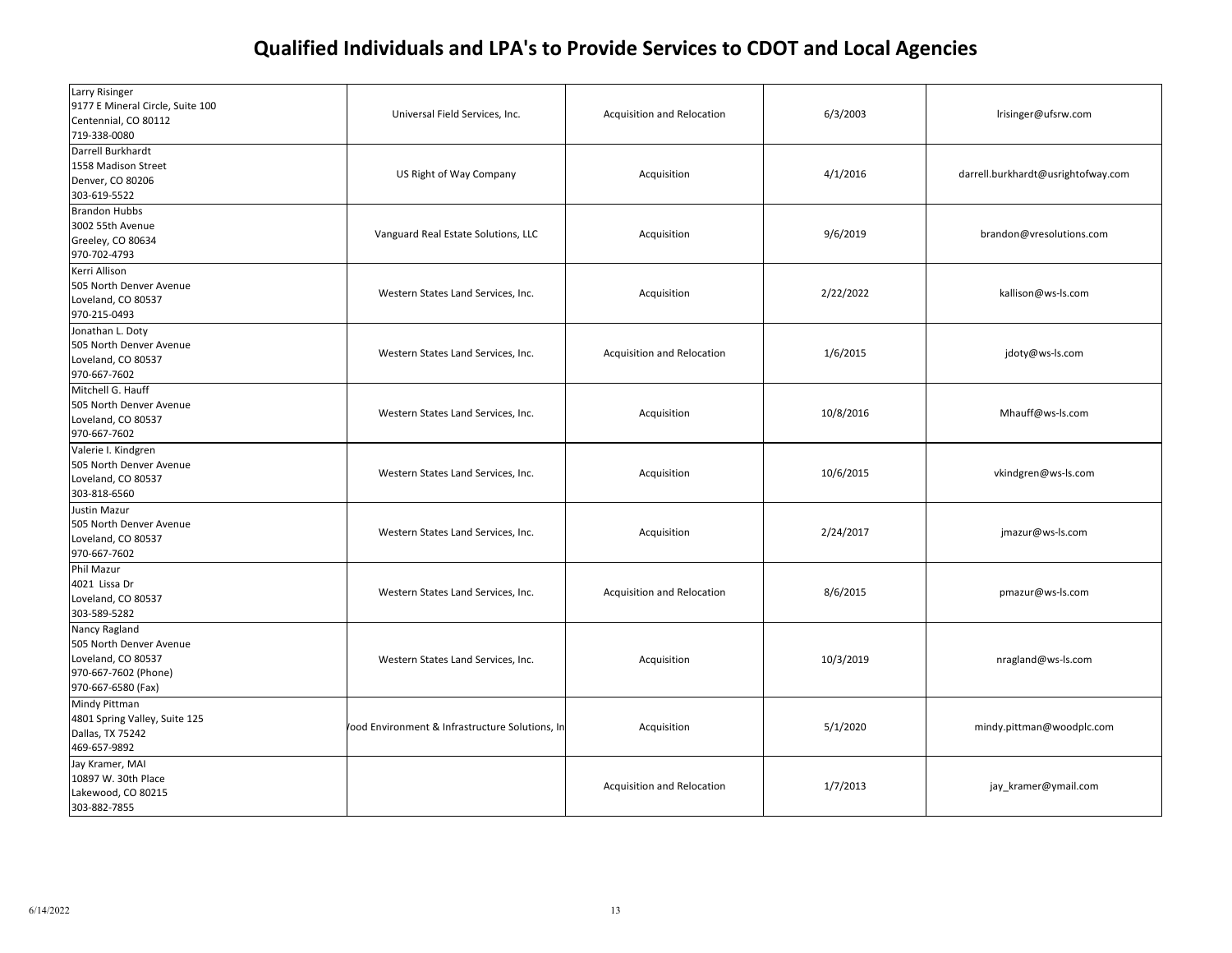| Tony Pollack, SR/WA, PLS<br>5404 S Hoyt St |             |           |                           |
|--------------------------------------------|-------------|-----------|---------------------------|
| Littelton, CO 80123                        | Acquisition | 6/1/2013  | tonyp.denver@gmail.com    |
| 303-726-8776 (Cell)                        |             |           |                           |
| Kimberly Scott-Marsden                     | Relocation  | 10/4/2018 | k.scott marsden@yahoo.com |
| 720-278-1706                               |             |           |                           |